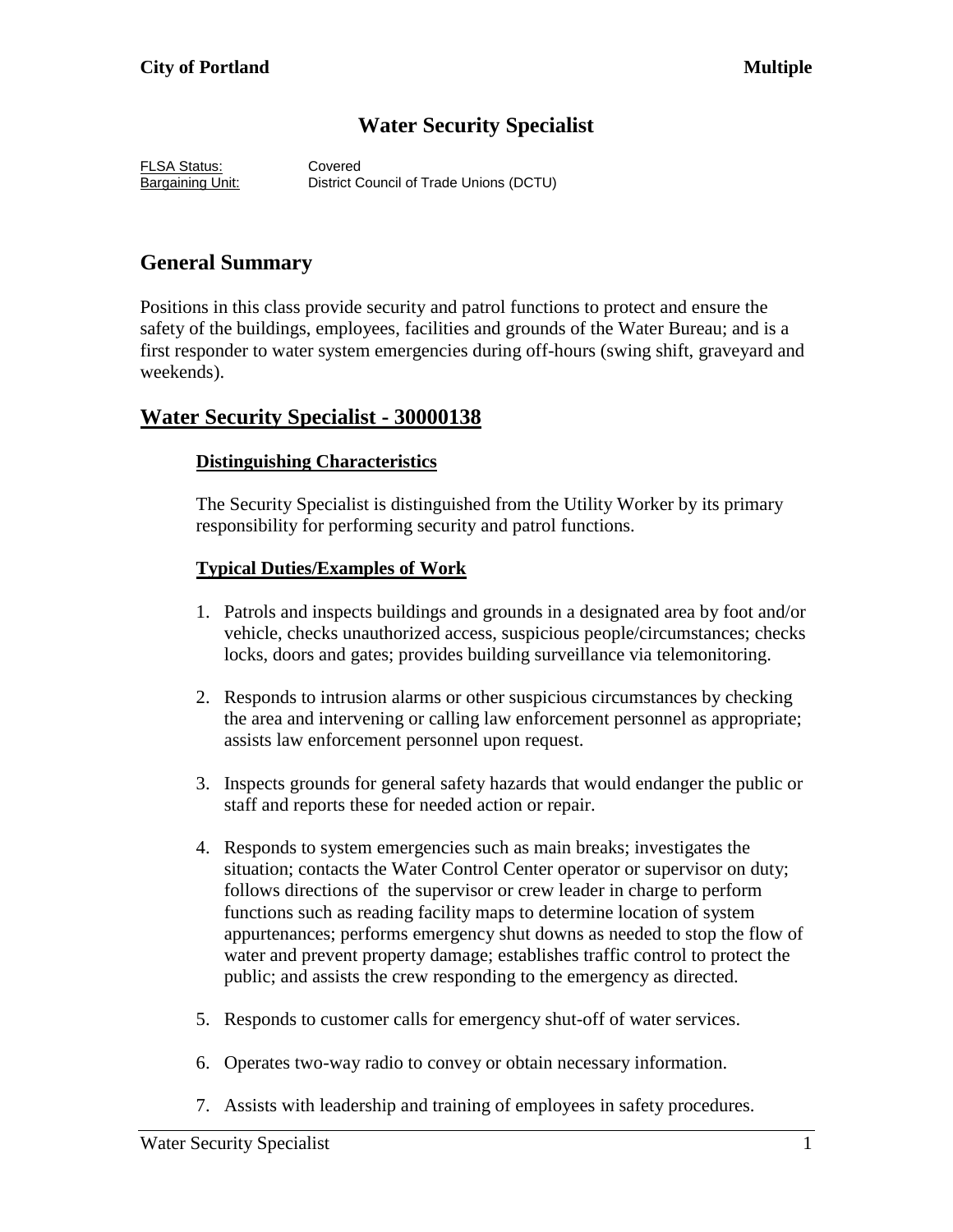- 8. Responds to questions from citizens; explains city policy and procedures and/or refers citizens to the proper staff.
- 9. Maintains routine records; logs incidents in records; and writes daily reports of activity.
- 10. Administers first aid and call for emergency aid, if needed.
- 11. Performs related duties as assigned.

### **Required Knowledge, Skills and Abilities**

Knowledge of: laws and safe practices in the operation of automotive vehicles and work zone traffic control; principles and methods associated with building and grounds security practices; methods and procedures in dealing with disruptive or suspicious visitors; emergency response techniques; and first aid techniques and criteria for determining if emergency aid is necessary.

Ability to: learn rules and enforce them; safely and effectively operate a motor vehicle; communicate effectively with a diversity of people; recognize choices and apply effective solutions; obtain certificates needed for specific assignments; respond to emergencies and employ effective course of action; investigate, troubleshoot or problem solve situations; make independent decisions; and apply first aid.

Skill in: following oral and written instructions; oral communication necessary to convey and obtain pertinent information from sometimes upset or difficult people; observing and detecting suspicious or problem situations; recording information and completing simple reports; operating an automotive vehicle; reading maps and simple construction plans.

#### **Special Requirements**

Valid state drivers license; some positions require additional endorsements, certifications, and/or licenses.

Ability to obtain State of Oregon certification as an unarmed security officer within 60 days of hire.

#### **Classification History:**

Adopted: 10/30/02

Revised: 08/04/04 Bargaining unit was changed from Nonrepresented to DCTU. June 2009 - Change Job Class number from 1709 to 30000138, due to system change. November 2011 – Removed language in General Summary pertaining to abolition of positions upon closing of City's open reservoirs.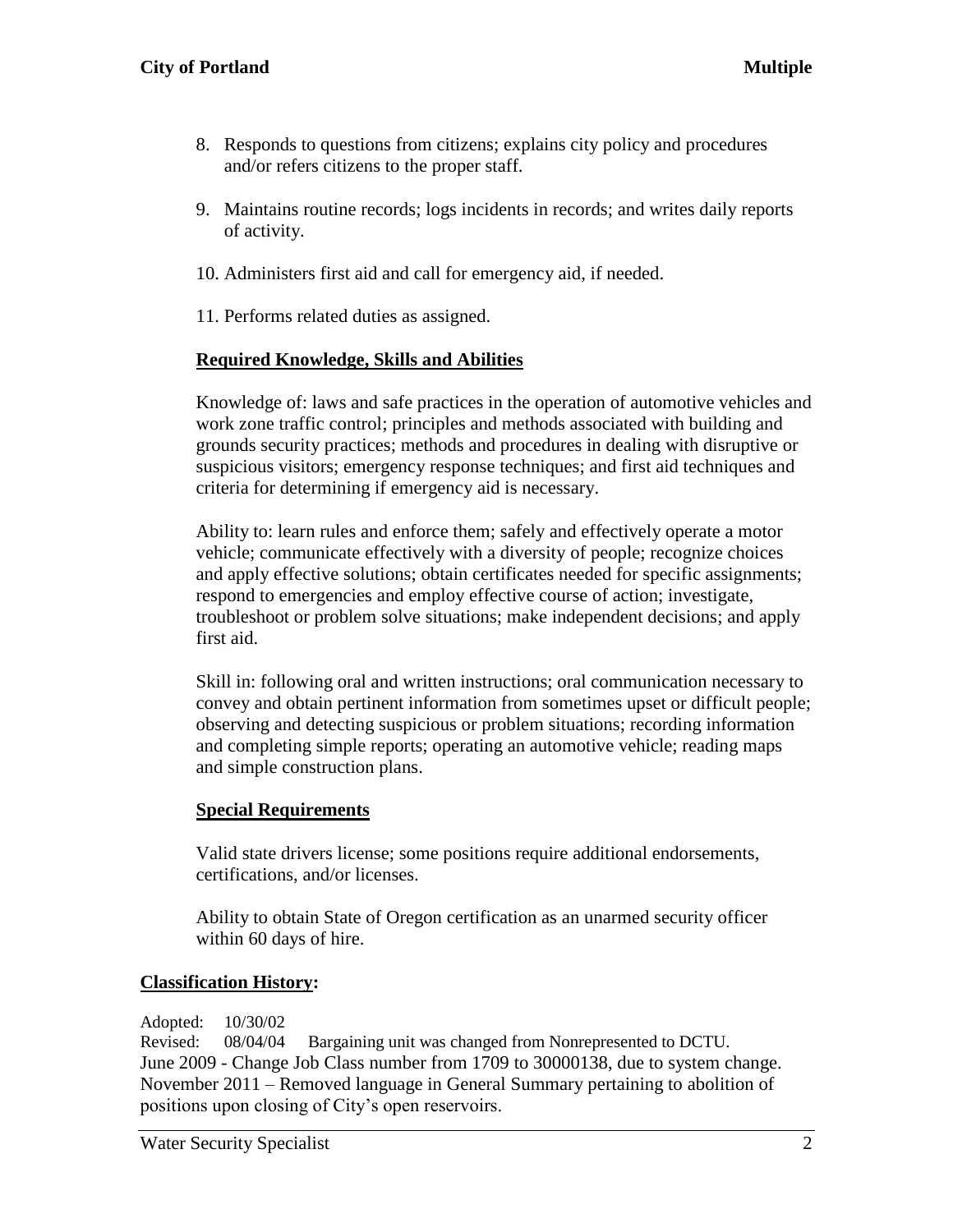## **Water Security Specialist, Lead - 30000137**

### **Distinguishing Characteristics**

The lead level of this class typically performs all class duties and in addition serves as a lead over other Water Security Specialists. It is distinguished from the Water Security Specialist class by the lead assignment. Note: This is a premium pay class for assignment of lead duties. Employees do not accrue seniority or obtain status in this class. Employee is assigned from a base class.

### **Typical Duties/Examples of Work**

- 1. Plans, schedules and coordinates work of city and contract employees on an assigned shift; determines resource needs; directs work of a crew or work group.
- 2. Patrols and inspects facilities and grounds, reviews reports, and otherwise monitors the activities of employees to maximize visibility of security personnel and to ensure that reporting and other procedures are followed.
- 3. Works effectively with community members and organizations, and social service and government agencies to protect the City's drinking water.
- 4. Promptly reports serious security breaches or violations of procedure to superiors; responds to urgent situations appropriately.
- 5. Makes presentations; provides training and guidance to assigned staff.
- 6. Completes special projects and performs other job related duties as assigned.

### **Required Knowledge, Skills and Abilities**

Knowledge of: effective principles and practices of leadership; security and maintenance practices and procedures

Ability to: schedule, assign, and review the work of others; write and review incident reports; monitor the activities of assigned staff; inspect grounds and facilities for security breaches; respond appropriately to security breaches and violations of procedures

Skill in: providing training to others; providing lead direction to staff, including assigning and reviewing work; communicating with staff, supervisors, employees of other agencies and the public.